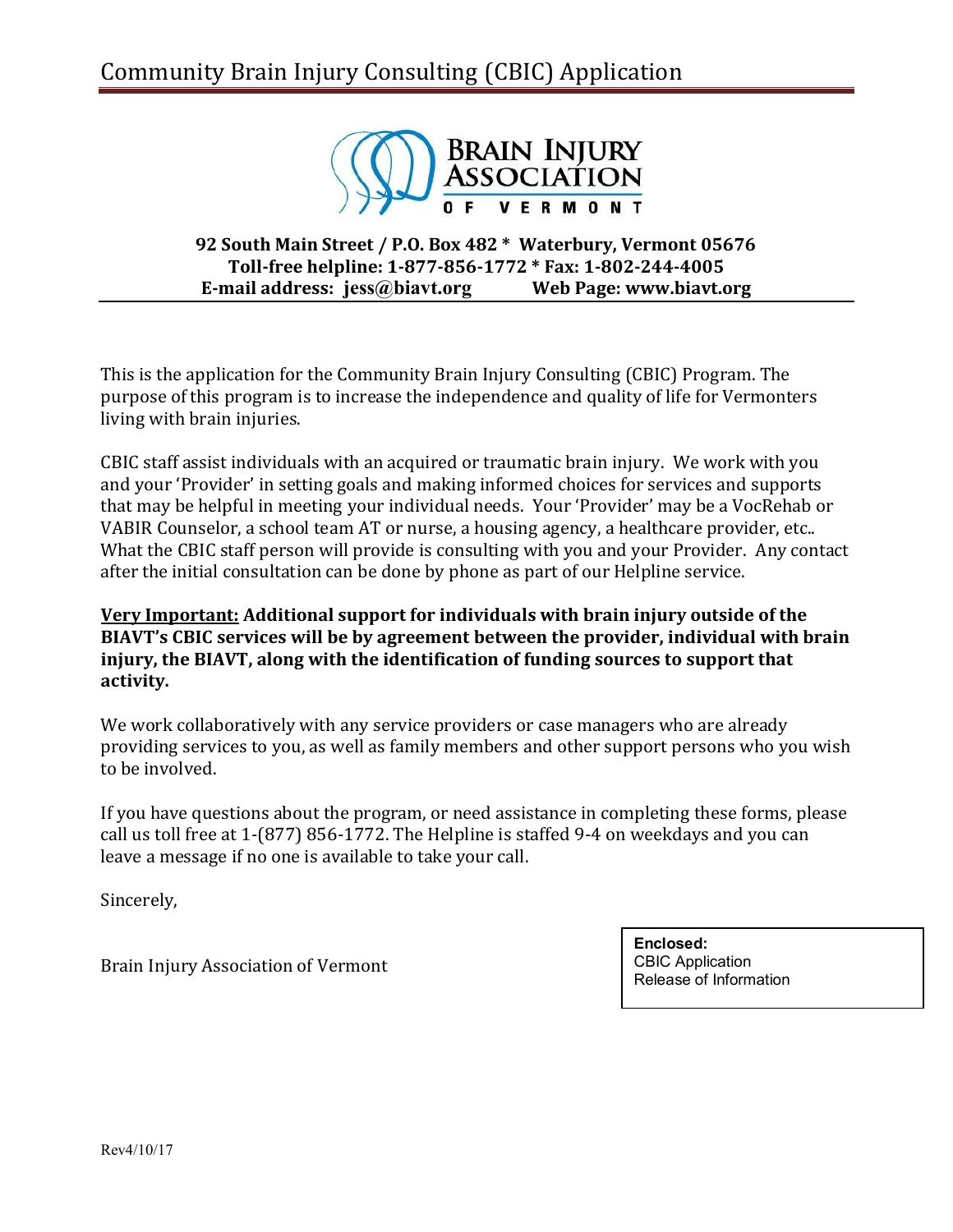# Community Brain Injury Consulting (CBIC) Application

| How did you hear about this program? (check all that apply):<br>__ Current Care Provider ____ Voc. Rehab counselor ___ State TBI Program<br>___ BIA-VT staff ___website ___ 211__ Other-please list ______________                                                           |                                                |                                                                                                                           |  |  |  |
|------------------------------------------------------------------------------------------------------------------------------------------------------------------------------------------------------------------------------------------------------------------------------|------------------------------------------------|---------------------------------------------------------------------------------------------------------------------------|--|--|--|
|                                                                                                                                                                                                                                                                              |                                                |                                                                                                                           |  |  |  |
|                                                                                                                                                                                                                                                                              |                                                |                                                                                                                           |  |  |  |
|                                                                                                                                                                                                                                                                              |                                                |                                                                                                                           |  |  |  |
|                                                                                                                                                                                                                                                                              |                                                |                                                                                                                           |  |  |  |
|                                                                                                                                                                                                                                                                              |                                                |                                                                                                                           |  |  |  |
|                                                                                                                                                                                                                                                                              |                                                |                                                                                                                           |  |  |  |
| Date of Birth: ____________                                                                                                                                                                                                                                                  |                                                |                                                                                                                           |  |  |  |
| Ethnicity (check one) $\Box$ Hispanic or Latino $\Box$ Not Hispanic or Latino<br>Race (check all that apply) $\Box$ American Indian or Alaska Native<br>$\Box$ Asian<br>$\Box$ Black or African American<br>$\Box$ Native Hawaiian or other Pacific Islander<br>$\Box$ White |                                                |                                                                                                                           |  |  |  |
|                                                                                                                                                                                                                                                                              |                                                |                                                                                                                           |  |  |  |
| Date of your injury: _________                                                                                                                                                                                                                                               |                                                |                                                                                                                           |  |  |  |
| How old were you at the time of your injury: __________                                                                                                                                                                                                                      |                                                |                                                                                                                           |  |  |  |
| Male Yes / No Time spent in coma?                                                                                                                                                                                                                                            |                                                |                                                                                                                           |  |  |  |
| Female _________ How long in coma?                                                                                                                                                                                                                                           |                                                |                                                                                                                           |  |  |  |
| Do you have (or had) Seizures? Yes or No                                                                                                                                                                                                                                     |                                                |                                                                                                                           |  |  |  |
| Have you ever served in the military: Yes__No__                                                                                                                                                                                                                              |                                                |                                                                                                                           |  |  |  |
| Employed currently: Yes __ No __                                                                                                                                                                                                                                             |                                                |                                                                                                                           |  |  |  |
| Benefits currently receiving: (please circle yes or no)<br>Private Insurance:<br>Yes or No<br>Medicaid: Yes or No<br>SSDI:<br>person(s) and their phone number(s).                                                                                                           | SSI:<br>Yes or No State TBI Program: Yes or No | Yes or No<br>Medicare: Yes or No<br>What other services are you currently receiving? Please list organization(s), contact |  |  |  |
|                                                                                                                                                                                                                                                                              |                                                |                                                                                                                           |  |  |  |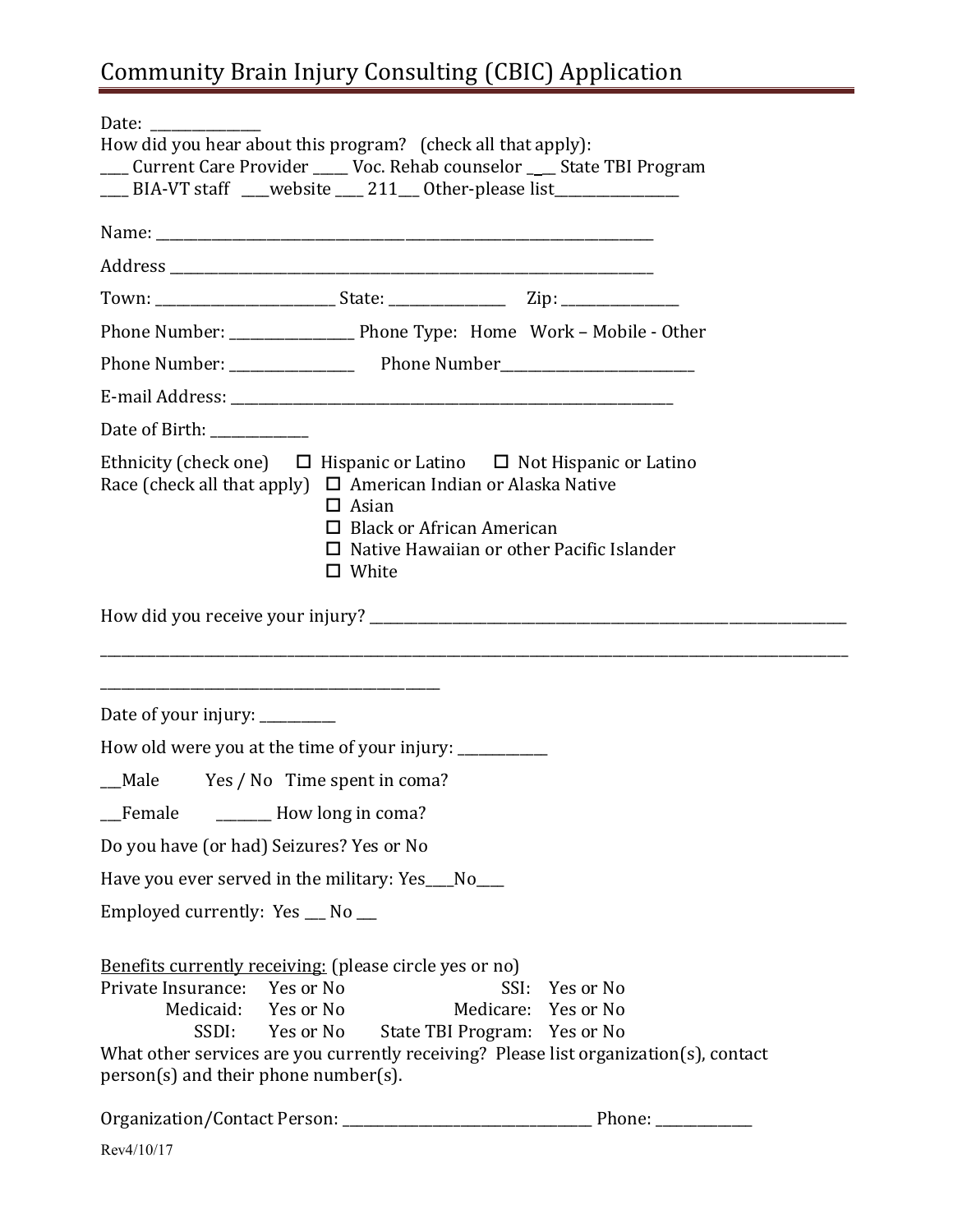## Community Brain Injury Consulting (CBIC) Application

| I need Assistance with: (check all that apply):                                  |                             |                       |  |  |
|----------------------------------------------------------------------------------|-----------------------------|-----------------------|--|--|
| <b>Benefits</b>                                                                  | $\Box$ Respite              | $\Box$ Housing        |  |  |
| $\Box$ Organizing                                                                | $\Box$ Advocacy             | $\Box$ Rehab Therapy  |  |  |
| <b>Financial Assistance</b>                                                      | $\Box$ Counseling           | $\Box$ Transportation |  |  |
| $\Box$ Medical Needs                                                             | $\Box$ Legal Issues         | $\Box$ Employment     |  |  |
|                                                                                  |                             |                       |  |  |
|                                                                                  |                             |                       |  |  |
|                                                                                  |                             |                       |  |  |
|                                                                                  |                             |                       |  |  |
| Name of person filling out form, if other than Survivor: _______________________ |                             |                       |  |  |
|                                                                                  | Relationship: Phone number: |                       |  |  |

If you have questions you can call 877-856-1772

People who are deaf or hard of hearing can call the statewide relay service at 800-253-0192